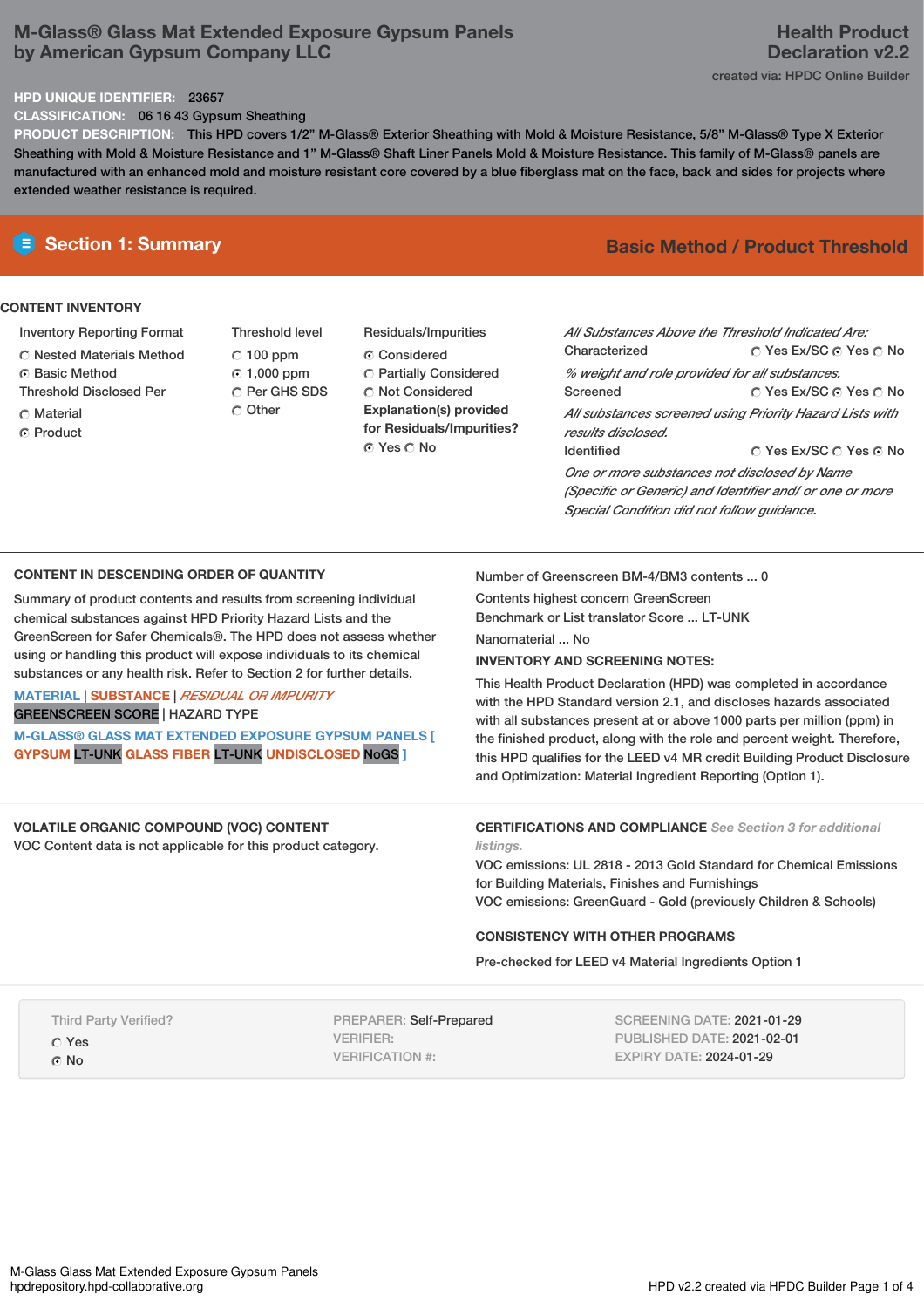This section lists contents in a product based on specific threshold(s) and reports detailed health information including hazards. This HPD uses the *inventory method indicated above, which is one of three possible methods:*

- *Basic Inventory method with Product-level threshold.*
- *Nested Material Inventory method with Product-level threshold*
- *Nested Material Inventory method with individual Material-level thresholds*

Definitions and requirements for the three inventory methods and requirements for each data field can be found in the HPD Open Standard version *2.2, available on the HPDC website at: [www.hpd-collaborative.org/hpd-2-2-standard](https://www.hpd-collaborative.org/hpd-2-2-standard)*

| <b>M-GLASS® GLASS MAT EXTENDED EXPOSURE GYPSUM PANELS</b>                                                          |                                                                                                  |          |                 |  |                                                       |  |  |
|--------------------------------------------------------------------------------------------------------------------|--------------------------------------------------------------------------------------------------|----------|-----------------|--|-------------------------------------------------------|--|--|
| PRODUCT THRESHOLD: 1000 ppm                                                                                        | RESIDUALS AND IMPURITIES CONSIDERED: Yes                                                         |          |                 |  |                                                       |  |  |
| RESIDUALS AND IMPURITIES NOTES: All items with values exceeding thresholds were examined for content               |                                                                                                  |          |                 |  |                                                       |  |  |
| OTHER PRODUCT NOTES: American Gypsum M-Glass gypsum panels are used where extended weather resistance is required. |                                                                                                  |          |                 |  |                                                       |  |  |
| <b>GYPSUM</b>                                                                                                      |                                                                                                  |          |                 |  | ID: 13397-24-5                                        |  |  |
|                                                                                                                    | HAZARD SCREENING METHOD: Pharos Chemical and Materials Library HAZARD SCREENING DATE: 2021-01-29 |          |                 |  |                                                       |  |  |
| $\%$ : 94,0000 - 98,0000                                                                                           | <b>GS: LT-UNK</b>                                                                                |          |                 |  | RC: None NANO: No SUBSTANCE ROLE: Structure component |  |  |
| <b>HAZARD TYPE</b>                                                                                                 | <b>AGENCY AND LIST TITLES</b>                                                                    |          | <b>WARNINGS</b> |  |                                                       |  |  |
| None found                                                                                                         | No warnings found on HPD Priority Hazard Lists                                                   |          |                 |  |                                                       |  |  |
| SUBSTANCE NOTES: Gypsum is a naturally occurring ore or a specially manufactured product of coal combustion        |                                                                                                  |          |                 |  |                                                       |  |  |
|                                                                                                                    |                                                                                                  |          |                 |  |                                                       |  |  |
| <b>GLASS FIBER</b>                                                                                                 |                                                                                                  |          |                 |  | ID: 65997-17-3                                        |  |  |
|                                                                                                                    | HAZARD SCREENING METHOD: Pharos Chemical and Materials Library HAZARD SCREENING DATE: 2021-01-29 |          |                 |  |                                                       |  |  |
| %: $1,3000 - 2,7000$                                                                                               | <b>GS: LT-UNK</b>                                                                                | RC: None | NANO: No        |  | <b>SUBSTANCE ROLE: Flame retardant</b>                |  |  |
| <b>HAZARD TYPE</b>                                                                                                 | <b>AGENCY AND LIST TITLES</b>                                                                    |          | <b>WARNINGS</b> |  |                                                       |  |  |
| None found                                                                                                         |                                                                                                  |          |                 |  | No warnings found on HPD Priority Hazard Lists        |  |  |
| SUBSTANCE NOTES: All residuals and impurities evaluated to product threshold level.                                |                                                                                                  |          |                 |  |                                                       |  |  |
|                                                                                                                    |                                                                                                  |          |                 |  |                                                       |  |  |
| <b>UNDISCLOSED</b>                                                                                                 |                                                                                                  |          |                 |  | ID: Undisclosed                                       |  |  |
|                                                                                                                    | HAZARD SCREENING METHOD: Pharos Chemical and Materials Library HAZARD SCREENING DATE: 2021-01-29 |          |                 |  |                                                       |  |  |
| %: $0.4000 - 1.7000$                                                                                               | <b>GS: NoGS</b>                                                                                  | RC: None | NANO: No        |  | <b>SUBSTANCE ROLE: Flame retardant</b>                |  |  |
| <b>HAZARD TYPE</b>                                                                                                 | <b>AGENCY AND LIST TITLES</b>                                                                    |          | <b>WARNINGS</b> |  |                                                       |  |  |
| None found                                                                                                         |                                                                                                  |          |                 |  | No warnings found on HPD Priority Hazard Lists        |  |  |
|                                                                                                                    | SUBSTANCE NOTES: Naturally occurring material used as a core additive                            |          |                 |  |                                                       |  |  |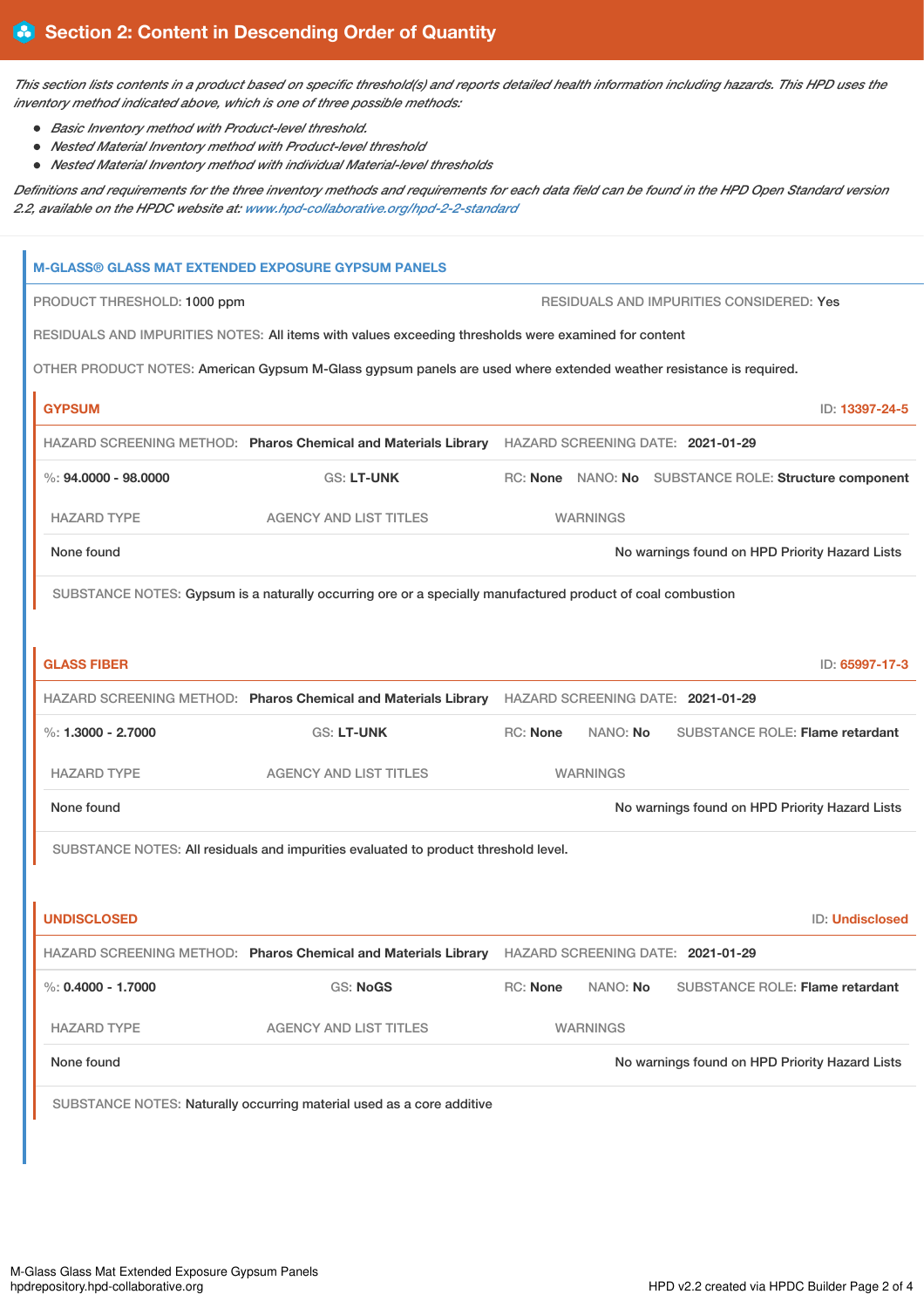This section lists applicable certification and standards compliance information for VOC emissions and VOC content. Other types of health or *environmental performance testing or certifications completed for the product may be provided.*

| <b>VOC EMISSIONS</b>                                                                                                                                                                                    | UL 2818 - 2013 Gold Standard for Chemical Emissions for Building Materials,<br><b>Finishes and Furnishings</b> |                                    |                                                                  |  |  |  |  |
|---------------------------------------------------------------------------------------------------------------------------------------------------------------------------------------------------------|----------------------------------------------------------------------------------------------------------------|------------------------------------|------------------------------------------------------------------|--|--|--|--|
| CERTIFYING PARTY: Third Party<br>APPLICABLE FACILITIES: All manufacturing facilities are<br>certified<br><b>CERTIFICATE URL:</b>                                                                        | <b>ISSUE DATE: 2009-04-</b><br>25                                                                              | <b>EXPIRY DATE: 2019-</b><br>04-24 | <b>CERTIFIER OR LAB: Underwriters</b><br>Laboratories Greenquard |  |  |  |  |
| CERTIFICATION AND COMPLIANCE NOTES: UL 2818 - 2013 Gold Standard for Chemical Emissions for Building Materials, Finishes and Furnishings<br>Certificate Number 69682-420 for 1 Inch M-Glass Shaft Liner |                                                                                                                |                                    |                                                                  |  |  |  |  |
| <b>VOC EMISSIONS</b>                                                                                                                                                                                    | GreenGuard - Gold (previously Children & Schools)                                                              |                                    |                                                                  |  |  |  |  |
| CERTIFYING PARTY: Third Party                                                                                                                                                                           | <b>ISSUE DATE: 2015-07-</b>                                                                                    | <b>EXPIRY DATE: 2019-</b>          | <b>CERTIFIER OR LAB: UL</b>                                      |  |  |  |  |

04-24

Environment

APPLICABLE FACILITIES: All manufacturing facilities CERTIFICATE URL: http://greenguard.org/en/index.aspx

CERTIFICATION AND COMPLIANCE NOTES:

# **H** Section 4: Accessories

This section lists related products or materials that the manufacturer requires or recommends for installation (such as adhesives or fasteners), maintenance, cleaning, or operations. For information relating to the contents of these related products, refer to their applicable Health Product *Declarations, if available.*

15

No accessories are required for this product.

# **Section 5: General Notes**

Residuals and Impurities are considered in any ingredients exceeding product threshold values as stated in material notes. The residuals or impurities occurring within materials exceeding the product threshold value did not meet the threshold value for reporting.